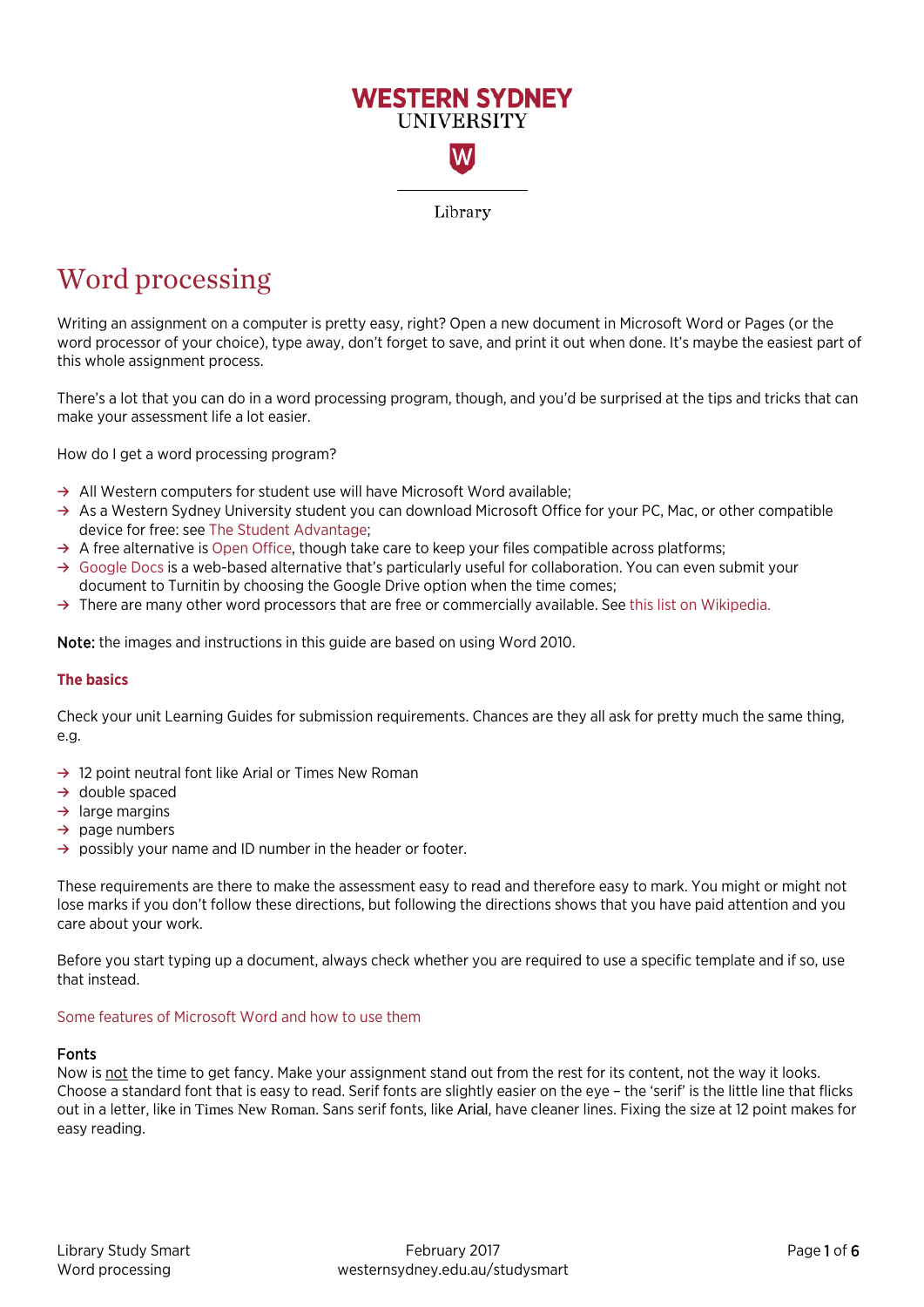The following image compares the sans serif font Arial with the serif font Times New Roman:



Figure 1: Comparison of Arial and Times New Roman fonts.

## Double spacing

In MS Word go to Page Layout > Paragraph to change line spacing to 1.5 lines or double spacing. This makes the text easier to read.

| $\blacksquare$ 9 $\blacksquare$ 1 $\blacksquare$<br>W                                                                                                                                                                                                                                                 | thesis file with emendations.docx - Microsoft Word                                                                                                                                | o                                                                                                                                                                                                                                                                                                        |
|-------------------------------------------------------------------------------------------------------------------------------------------------------------------------------------------------------------------------------------------------------------------------------------------------------|-----------------------------------------------------------------------------------------------------------------------------------------------------------------------------------|----------------------------------------------------------------------------------------------------------------------------------------------------------------------------------------------------------------------------------------------------------------------------------------------------------|
| References<br>File<br>Home<br>Insert<br>Page Layout                                                                                                                                                                                                                                                   | Mailings<br>Review<br>Developer<br>View                                                                                                                                           | Paragraph<br>$\mathsf{A}$                                                                                                                                                                                                                                                                                |
| <b>Drientation</b> v <b>E</b> Breaks v<br>$A^*$<br>$\overline{1}$ Size $\overline{.}$<br><b>Ell Line Numbers</b> ▼<br> A <br><b>Themes</b><br><b>Margins</b><br>El Columns **<br> 0 <br>$b_c^{\text{a}}$ Hyphenation $\tau$<br>Page Setup<br><b>Themes</b><br>$\mathbf{v} \times$<br>Navigation<br>L. | Indent<br>Spacing<br>t量 Before: 10 pt<br>$\geq$ Left:<br>$0 \text{ cm}$<br>*量 After: 10 pt<br>$\equiv$ * Right: 0 cm<br>Paragraph<br>反<br>$+2+1+1+1+1+1+1+2+1+3+1+4+1+5+1+6+1+7+$ | <b>Indents and Spacing</b><br>Line and Page Breaks<br>General<br>Left<br>Alignment:<br>$\overline{\phantom{a}}$<br>$\overline{\phantom{a}}$<br>Outline level:<br><b>Body Text</b>                                                                                                                        |
| - م<br><b>Search Document</b><br>88<br>冒<br>I<br>$\overline{\phantom{a}}$                                                                                                                                                                                                                             | <b>Introduction</b>                                                                                                                                                               | Indentation<br>÷<br>Left:<br>0 <sub>cm</sub><br>Special:<br>By:<br>÷<br>÷<br>$\blacktriangledown$<br>Right:<br>0 <sub>cm</sub><br>(none)                                                                                                                                                                 |
| Abstract<br><b>Table of Contents</b><br>m                                                                                                                                                                                                                                                             | There are many ways of studying and attempting                                                                                                                                    | Mirror indents                                                                                                                                                                                                                                                                                           |
| Preface<br><b>H</b>                                                                                                                                                                                                                                                                                   | number of viewpoints, in various disciplines and                                                                                                                                  | Spacing                                                                                                                                                                                                                                                                                                  |
| Abbreviations and Conve<br>▲ Introduction<br>in.                                                                                                                                                                                                                                                      | philosophy, metaphysics, astronomy, phenomenol                                                                                                                                    | Before:<br>10 <sub>pt</sub><br>Line spacing:<br>At:<br>÷<br>Angel<br>10 pt 1<br>Double                                                                                                                                                                                                                   |
| Contexts: Time and Wri                                                                                                                                                                                                                                                                                | philosophy of space and time, temporality, narrat                                                                                                                                 | Don't add space between paragraphs of the same style                                                                                                                                                                                                                                                     |
| G<br><b>Overview of Thesis</b><br>4 Chapter One: Bede's Time                                                                                                                                                                                                                                          | to explore the construct of time and the use of the                                                                                                                               | Preview                                                                                                                                                                                                                                                                                                  |
| <b>Introduction</b>                                                                                                                                                                                                                                                                                   | beyond previously studied areas of temporality. F                                                                                                                                 | Provious Paragraph Provious Paragraph Provious Paragraph Provious Paragraph Provious Paragraph Provious                                                                                                                                                                                                  |
| The Historia ecclesiasti<br>$\infty$<br>What Went Before ('q                                                                                                                                                                                                                                          | categories, e.g. narratology, nostalgia, typology,                                                                                                                                | Paragraph Provious Paragraph Provious Paragraph Provious Paragraph Provious Paragraph<br>The definition of 'time' famously cluded Augustine of Higgs and I would be lying if I professed to<br>understand time any better than he. For the rurnoges of this thesis, time is the rassace of the celestial |
| ۱.<br>The Reckoning of Time                                                                                                                                                                                                                                                                           | examines how approaches to time function in cor                                                                                                                                   | bodies and the turning of the earth, experienced                                                                                                                                                                                                                                                         |
| The Politics of Time<br>ş                                                                                                                                                                                                                                                                             |                                                                                                                                                                                   |                                                                                                                                                                                                                                                                                                          |
| What Follows ('quid a<br>÷<br>д                                                                                                                                                                                                                                                                       | temporality make division a laboured task. Is mer                                                                                                                                 | OK<br>Tabs<br>Set As Default<br>Cancel                                                                                                                                                                                                                                                                   |
| Conclusion<br>P.<br>c8<br>Words: 75,380<br>Page: 9 of 304                                                                                                                                                                                                                                             |                                                                                                                                                                                   |                                                                                                                                                                                                                                                                                                          |
|                                                                                                                                                                                                                                                                                                       |                                                                                                                                                                                   | <b>THE REAL PROPERTY</b>                                                                                                                                                                                                                                                                                 |

Figure 2: Adjusting line spacing in Microsoft Word.

## Margins

These are also modified in the Page Layout settings in Word. Left-hand margins of 3-4 cm are preferable, especially when the assignment is to be marked in hard copy, but this is not always necessary for electronic marking. Some units ask that you do not modify margins, so always double check the requirements of each unit.

## Page numbers

Word can insert page numbers automatically for you (Insert > Page Number) and there are several options for placement in the header or footer.

#### Headers and footers

The header is the top section of the page, and the footer is the bottom. Both of these are outside of the main area for text on the page. The main use for headers and footers is to place information that needs to be on each page but does not change, such as your name and student ID. To modify these, click in the header or footer area and start typing. Alternatively, go to the Insert tab in Word and choose Header or Footer.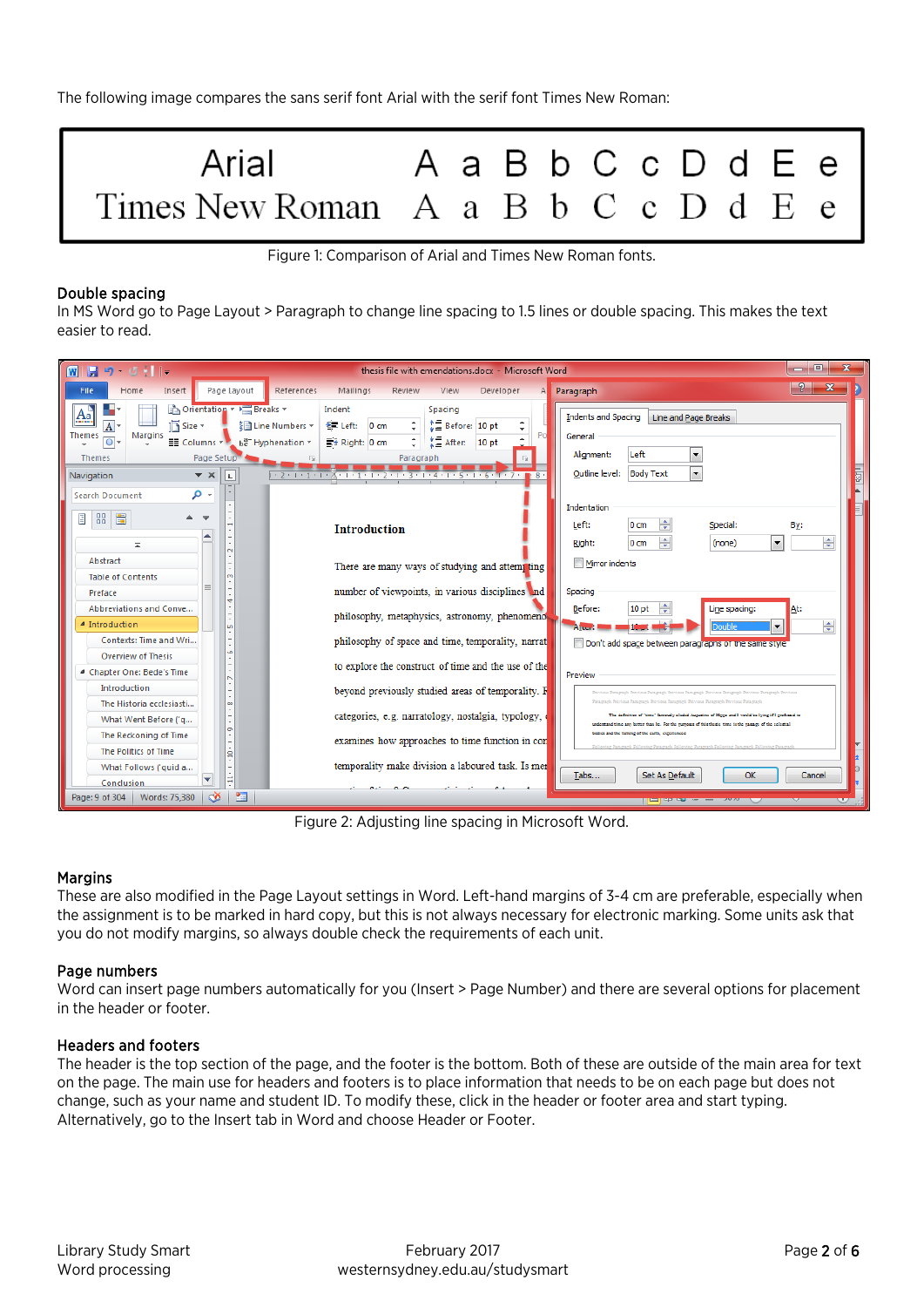

Figure 3: Inserting a header or footer.

# Sections

You can insert section breaks into a document by going to Page Layout > Breaks. Section breaks can be used to keep parts of a document separate, to preserve formatting or restart things like page numbering or footnotes.

# Word Count

When you have assignments with a word limit, most word processors can check this for you. In Microsoft Word the word count is often displayed at the bottom left of the screen and you can click the number for more information. Alternatively you can go to Review and click the Word Count button. You can tell Word to count or not count footnotes and endnotes. If you want to know the word count of just part of the document, for example of the essay by itself without the reference list, just select the relevant section using your mouse and perform a word count.



Figure 4: Accessing the word count from the Review tab menu.

|              | When you have assignments with a word<br>Word the word count is often displayed<br>more information. Alternatively you can<br>Word to count or not count footnotes ar<br>the document, for example of the essay<br>using your mouse and perform a word of |
|--------------|-----------------------------------------------------------------------------------------------------------------------------------------------------------------------------------------------------------------------------------------------------------|
| Page: 7 of 8 | Words: 7,107<br>Æ                                                                                                                                                                                                                                         |

Figure 5: The word count at the bottom left of a Word document.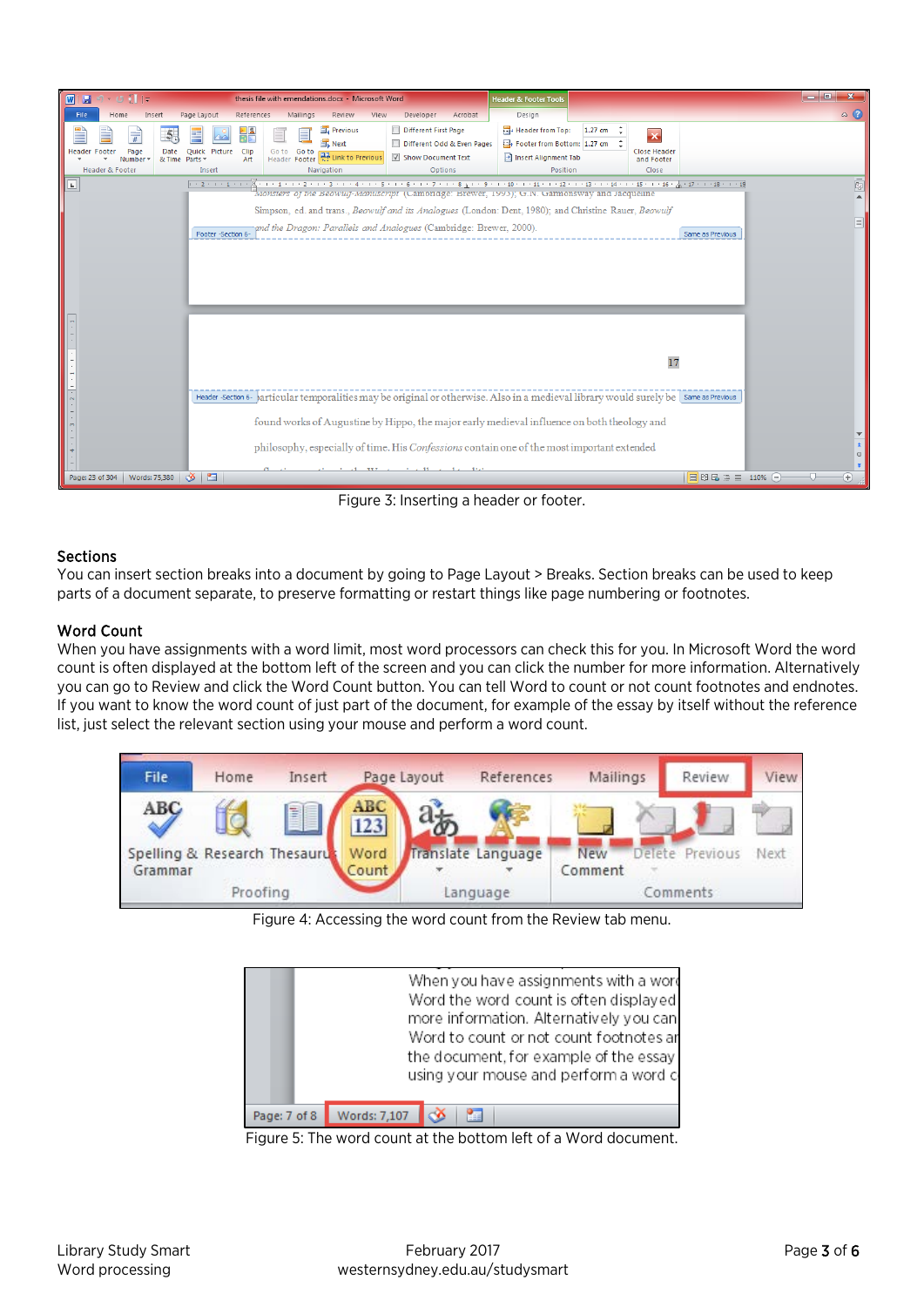## Hanging indents

Reference lists and bibliographies look much cleaner when you use a hanging indent. This means that each new entry starts with no indent on the left, but if the reference goes over more than one line, subsequent lines are indented. This makes it easy to tell at a glance where each reference ends and another begins. It also makes it easy to glance down the left hand side and see which authors are being referred to. Add a hanging indent by going to the Paragraph menu.

| $ \mathbf{w} $                        | 同<br>$\mathbf{H}$ り・び 割上<br>thesis file with emendations.docx - Microsoft Word<br>$\Box$                                                                                                                                                                                                                                                                                          |                                                                                                                                                                                                                                           |  |  |  |  |  |  |
|---------------------------------------|-----------------------------------------------------------------------------------------------------------------------------------------------------------------------------------------------------------------------------------------------------------------------------------------------------------------------------------------------------------------------------------|-------------------------------------------------------------------------------------------------------------------------------------------------------------------------------------------------------------------------------------------|--|--|--|--|--|--|
| <b>File</b>                           | Page Layout<br>Home<br>References<br>Insert                                                                                                                                                                                                                                                                                                                                       | P<br>x<br>Mail Paragraph                                                                                                                                                                                                                  |  |  |  |  |  |  |
| Paste<br>Clipboard <sub>IS</sub><br>ш | $\mathbf{v} \left[ 12 - \mathbf{v} \right] \left[ \frac{11}{12} \mathbf{v} \right] \frac{1}{2} \frac{1}{2} \mathbf{v} \left[ \frac{1}{2} \frac{1}{2} \mathbf{v} \right]$<br><b>Times New Roman</b><br><b>B</b> <i>I</i> <u>U</u> * abe x <sub>2</sub> x <sup>2</sup>   吗   <mark>事</mark> 事 理 ■<br>ħ<br>$A - B$ + $A - A$ + $A - A$ + $A - A$ + $B - A$<br>Font<br>Paragraph<br>長 | <b>Indents and Spacing</b><br>Line and Page Breaks<br>General<br>Left<br>Alignment:<br>▼<br>$\overline{\phantom{a}}$<br>Outline level:<br><b>Body Text</b>                                                                                |  |  |  |  |  |  |
| g<br>₽                                | Tennenhouse, Leonard, 'Beowul<br>$137 - 46$                                                                                                                                                                                                                                                                                                                                       | Indentation<br>÷<br>Left:<br>Special:<br>0 <sub>cm</sub><br>By:<br>÷<br>$1.27$ cm $\Rightarrow$<br>Right:<br>$0 \text{ cm}$<br>۰<br>Hanging                                                                                               |  |  |  |  |  |  |
| $\overline{a}$                        | Thacker, Alan, 'Bede and the Or                                                                                                                                                                                                                                                                                                                                                   | Mirror indents                                                                                                                                                                                                                            |  |  |  |  |  |  |
| g<br>g                                | Writings of the Venerable<br>Virginia University Press                                                                                                                                                                                                                                                                                                                            | Spacing<br>Before:<br>10 <sub>pt</sub><br>Line spacing:<br>At:<br>÷<br>After:<br>1.5 lines<br>10 <sub>pt</sub><br>۰<br>Don't add space between paragraphs of the same style                                                               |  |  |  |  |  |  |
|                                       | Thayer, James Dyas, 'Altered Id                                                                                                                                                                                                                                                                                                                                                   |                                                                                                                                                                                                                                           |  |  |  |  |  |  |
| ನ<br>R                                | dissertation, University o                                                                                                                                                                                                                                                                                                                                                        | Preview<br>Provious Paragraph Provious Paragraph Provious Paragraph Provious Paragraph Provious Paragraph Provious                                                                                                                        |  |  |  |  |  |  |
|                                       | Tolkien, J. R. R., 'Beowulf: The ]                                                                                                                                                                                                                                                                                                                                                | Pasagraph Province Pasagraph Province Pasagraph Province Pasagraph Province Pasagraph<br>Thaver, Ismes Dyas, "Altered Identities: Time and Transformation in Records" (unrubitdued dissertation,                                          |  |  |  |  |  |  |
| R                                     | and Other Essays, by J. R                                                                                                                                                                                                                                                                                                                                                         | University of Oregon, 2002)<br>Following Paragraph Following Paragraph Following Paragraph Following Paragraph Following Paragraph<br>Following Paragraph Following Paragraph Following Paragraph Following Paragraph Following Paragraph |  |  |  |  |  |  |
| షే                                    | & Unwin, 1983), pp. 4-4                                                                                                                                                                                                                                                                                                                                                           |                                                                                                                                                                                                                                           |  |  |  |  |  |  |
| Ю                                     |                                                                                                                                                                                                                                                                                                                                                                                   | Set As Default<br>OK<br>Tabs<br>Cancel                                                                                                                                                                                                    |  |  |  |  |  |  |

Figure 6: How to add a hanging indent.

# Alphabetising

If you need an alphabetical list, for example for your reference list if it's alphabetical by author surname, Word can do that for you. Select the appropriate text and then click the little AZ button.



Figure 7: The alphabetise button.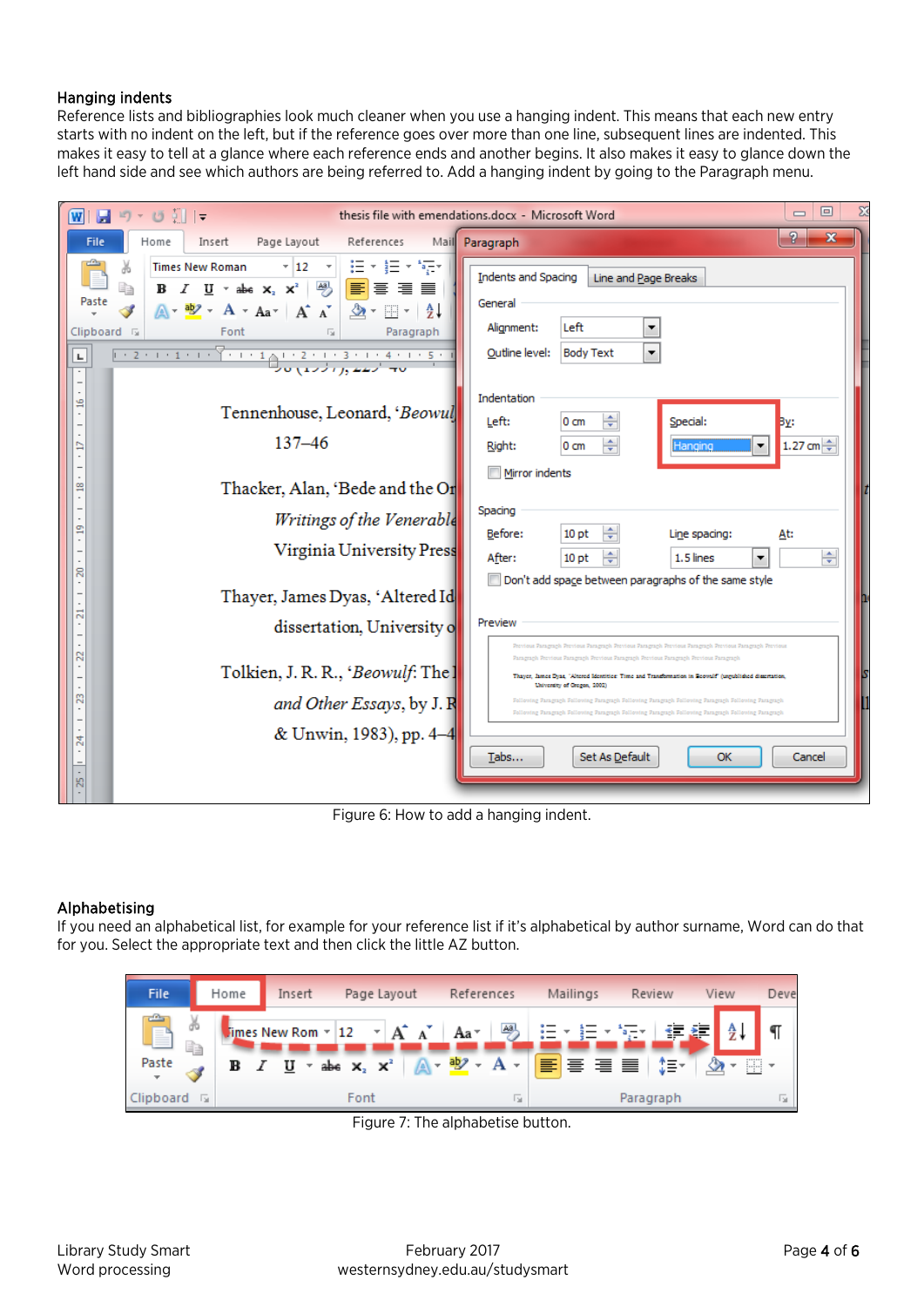## **Styles and complex documents**

Microsoft Word has several useful features that can help you navigate and control documents that are more complex. If you have a lengthy document, or need to use a lot of headings in your assignment, it's a good idea to use the Styles feature.

Styles allows you to 'tag' sentences and paragraphs according to their function, e.g. Title, Heading 1, Heading 2, Quote, Normal, etc. For example, 'Normal' might be the default setting for your text. If you tag all paragraphs as 'Normal' style, but forgot to double space, you can then right-click the style, choose 'Modify', and change the spacing from single to double. Now all the text tagged 'Normal' in the document will change without you having to do it manually.

| $H = 0.011$<br>$ \mathbf{w} $ |                                                                                                                                                                      |                                                       | thesis file with emendations.docx - Microsoft Word                                                                 |           |                                   |                                              |                                                       |                                      |                         |
|-------------------------------|----------------------------------------------------------------------------------------------------------------------------------------------------------------------|-------------------------------------------------------|--------------------------------------------------------------------------------------------------------------------|-----------|-----------------------------------|----------------------------------------------|-------------------------------------------------------|--------------------------------------|-------------------------|
| File<br>Home                  | Page Layout<br>Insert                                                                                                                                                | Mailings<br>References                                | Review<br>View                                                                                                     | Developer | Acrobat                           |                                              |                                                       |                                      | $\triangle$ (?)         |
| Paste                         | Times New Rom * 12<br>$U \times abc \times x^2$                                                                                                                      | $Aa - \frac{Aa}{2}$<br>iE +<br>$\frac{ab^2}{ }$ + A + | 拒<br>·信徒 第二年<br>$\pm \frac{1}{2} \frac{1}{2} \pm \frac{1}{2}$<br>EE E E<br>-2를~ 비<br>$\mathbf{2}$ + $\mathbf{H}$ + | AaBbCcDc  | AaBbCcI<br>T Footnote   T PhD Bod | AaBbCcI AaBbCcI<br>PhD Inde   No Spaci       | Change<br>Styles *                                    | 44 Find ▼<br>ab, Replace<br>Select - |                         |
| Clipboard <b>G</b>            | Font                                                                                                                                                                 |                                                       | Paragraph                                                                                                          | 局         | <b>Styles</b>                     |                                              |                                                       | Editing                              |                         |
| L.                            | $-2$ + 1 + 1 + 1 +                                                                                                                                                   |                                                       | . 1 2 3 4 5 6 7 8 9 10 11 12 13 .                                                                                  |           |                                   | $1 \cdot 14 \cdot 1 \cdot 15$                | <b>Styles</b>                                         | $\star \times$                       | ū                       |
|                               |                                                                                                                                                                      |                                                       | Augustine and Beyond: Theoretical Frameworks                                                                       |           |                                   |                                              | Clear All<br><b>Balloon Text</b>                      | <u>¶a</u>                            | $\equiv$                |
|                               | Philosophies of time often start with Aristotle and Augustine, but there is no evidence of a                                                                         |                                                       |                                                                                                                    |           |                                   | <b>Body Text</b><br><b>Comment Reference</b> | $\underline{\mathbf{m}}$<br>a                         |                                      |                         |
| $\circ$<br>$\sigma$           | direct knowledge of Aristotle's works in Anglo-Saxon England, and very little indirect. <sup>37</sup>                                                                |                                                       |                                                                                                                    |           |                                   | Comment Subject<br><b>Comment Text</b>       | $\underline{\mathbf{m}}$<br>$\underline{\mathbf{na}}$ |                                      |                         |
| Ξ                             | Footnote<br>Augustine takes up problems to do with the concept of time across all his works, but Book<br><b>Footnote Characters</b><br>а                             |                                                       |                                                                                                                    |           |                                   |                                              |                                                       |                                      |                         |
|                               | Footnote Reference 1<br>a<br>his Confessions addresses the problem in earnest, if without resolution. Bettetini proposes<br>Footnote Text, PhD Footnot <sup>11</sup> |                                                       |                                                                                                                    |           |                                   |                                              |                                                       |                                      |                         |
|                               | 'St Augustine announces and attacks the great theme of time in a specific context and with                                                                           |                                                       |                                                                                                                    |           |                                   | <b>Footnote Text1</b><br>Footnote Text2      |                                                       |                                      |                         |
| $\mathbf{r}$                  |                                                                                                                                                                      |                                                       | specific weapons. But he never takes himself to arrived [sic] at the final word on the matte                       |           |                                   |                                              | highlight<br>Normal, PhD Body Text                    | а                                    |                         |
| e<br>E,                       |                                                                                                                                                                      |                                                       | simply because it is, in a certain respect, not relevant to the aims of his writing.                               |           |                                   | M.<br>Modify                                 | <b>Update Normal to Match Selection</b>               |                                      |                         |
|                               | takes up a problem which seems self-evident, and perhaps insoluble:                                                                                                  |                                                       |                                                                                                                    |           |                                   | Select All: (No Data)                        |                                                       |                                      |                         |
| 兽                             |                                                                                                                                                                      |                                                       |                                                                                                                    |           |                                   |                                              | Remove All: (No Data)                                 |                                      | $\overline{\mathbf{v}}$ |
|                               | Delete Normal                                                                                                                                                        |                                                       |                                                                                                                    |           |                                   |                                              |                                                       |                                      | 类<br>$\circ$            |
|                               |                                                                                                                                                                      |                                                       |                                                                                                                    |           |                                   |                                              | Remove from Quick Style Gallery                       |                                      |                         |

Figure 8: Using the styles menu.

The headings styles use a hierarchical system, so that Heading 1 is the first level, and Heading 2 is the style for subheadings under Heading 1, and Heading 3 is a subheading of Heading 2, and so on.

There are several uses for headings:

One, as described above for 'Normal', you can change the appearance at any time without having to go through and do it individually to each heading.

The second use is navigation: you can go to View and tick Navigation Pane, and on the left side of the document you will see all your headings and be able to click each to go to that section, without having to scroll. Easy!

A third use of headings styles is that you can ask Word to automatically generate a Table of Contents based on the headings in use in the document. Go to the References tab, and then to Table of Contents.